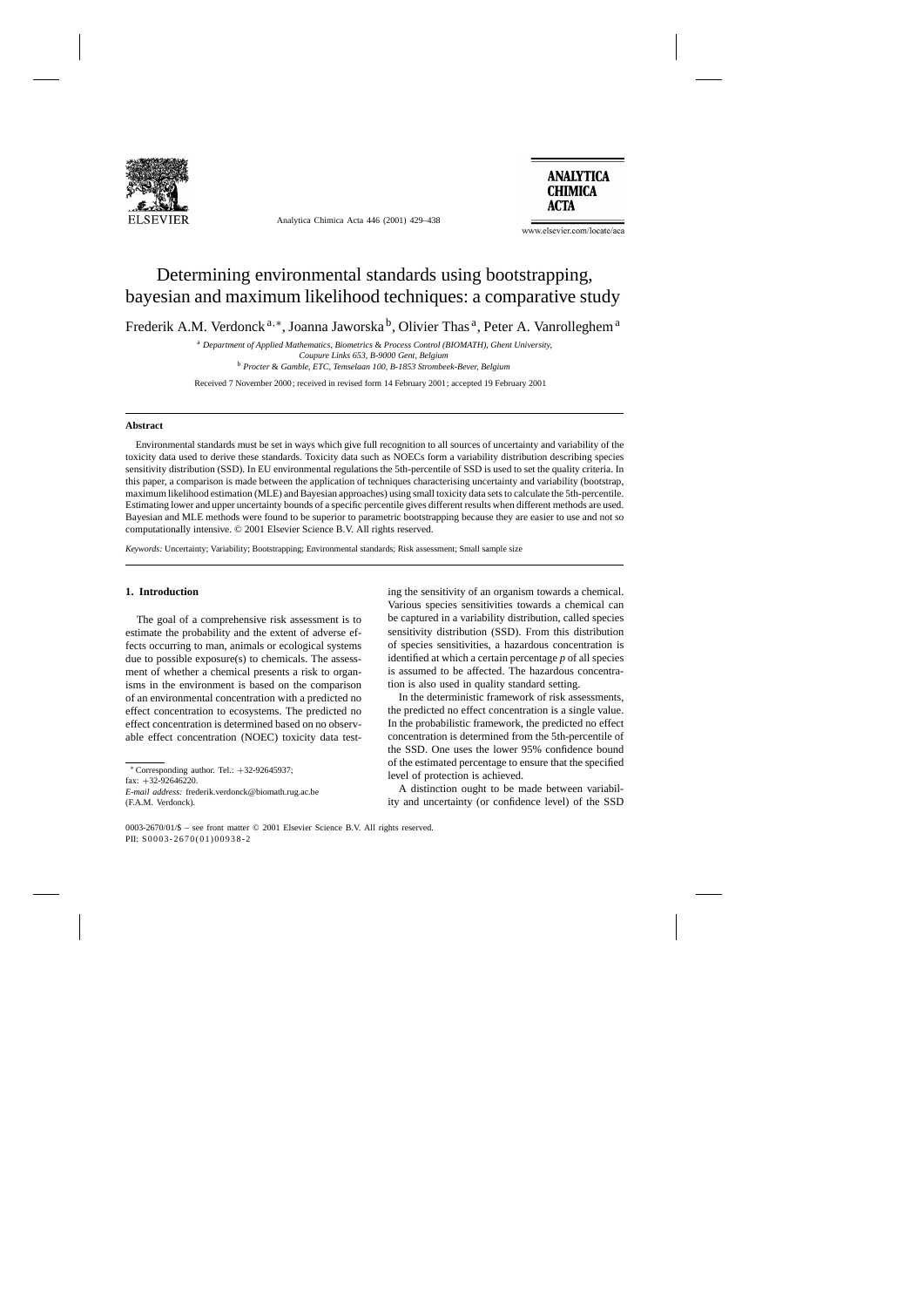

Fig. 1. Example of an uncertainty or confidence band around a cumulative variability distribution function (number of samples  $= 10$ , log–logistic distribution).

(Fig. 1). Variability represents heterogeneity or diversity in a well characterised population. Fundamentally a property of nature, variability is usually not reducible through further measurement or study (e.g. variation of chemical concentrations throughout the year due to river flow variability, e.g. species sensitivity towards a chemical). Uncertainty represents partial ignorance or lack of perfect information about poorly characterised phenomena or models, which is sometimes reducible through further measurement or study (e.g. measurement error) [1]. In case of a SSD it is uncertainty of the true shape of a distribution not limited by the sample size.

Several techniques can be used to characterise variability and uncertainty: bootstrapping, the maximum likelihood estimation method (MLE) and Bayesian approaches. Fig. 1 gives an example of the construction of an uncertainty band on a cumulative distribution function based on a limited data set ( $n = 10$ ). The cumulative distribution function well illustrates the fact that of increasing concentrations on a community of species have increasing effect on organisms. For each percentile of the variability distribution, a confidence or uncertainty interval can be calculated (e.g. 95% uncertainty interval for the 5th-variability percentile in Fig. 1).

This area of quantitative risk analysis is currently an active area of research, but mainly methods from classical statistics, such as bootstrap [2,3] or maximum likelihood approach [4] have been applied so far, with an emphasis on parametric analyses. Parametric bootstrapping and maximum likelihood methods were found to produce similar results (for sample sizes 5, 10 and 20) [3]. Jagoe and Newman [5] compared the non-parametric bootstrapping (resampling) with the maximum likelihood method (assuming lognormal distributed data). The parametric method was found to be superior to the resampling, only in the case of lognormally distributed data. Newman et al. [6] proposed non-parametric bootstrapping as the best technique (for sample sizes larger than 20) because no assumptions have to be made on underlying distributions. But, so far all these techniques together have not been compared for small data sets (e.g. sample  $size = 20$  or less).

Aldenberg and Jaworska [7] compared Bayesian and MLE approaches for the Gaussian (normal) model (for several sample sizes). Despite vastly different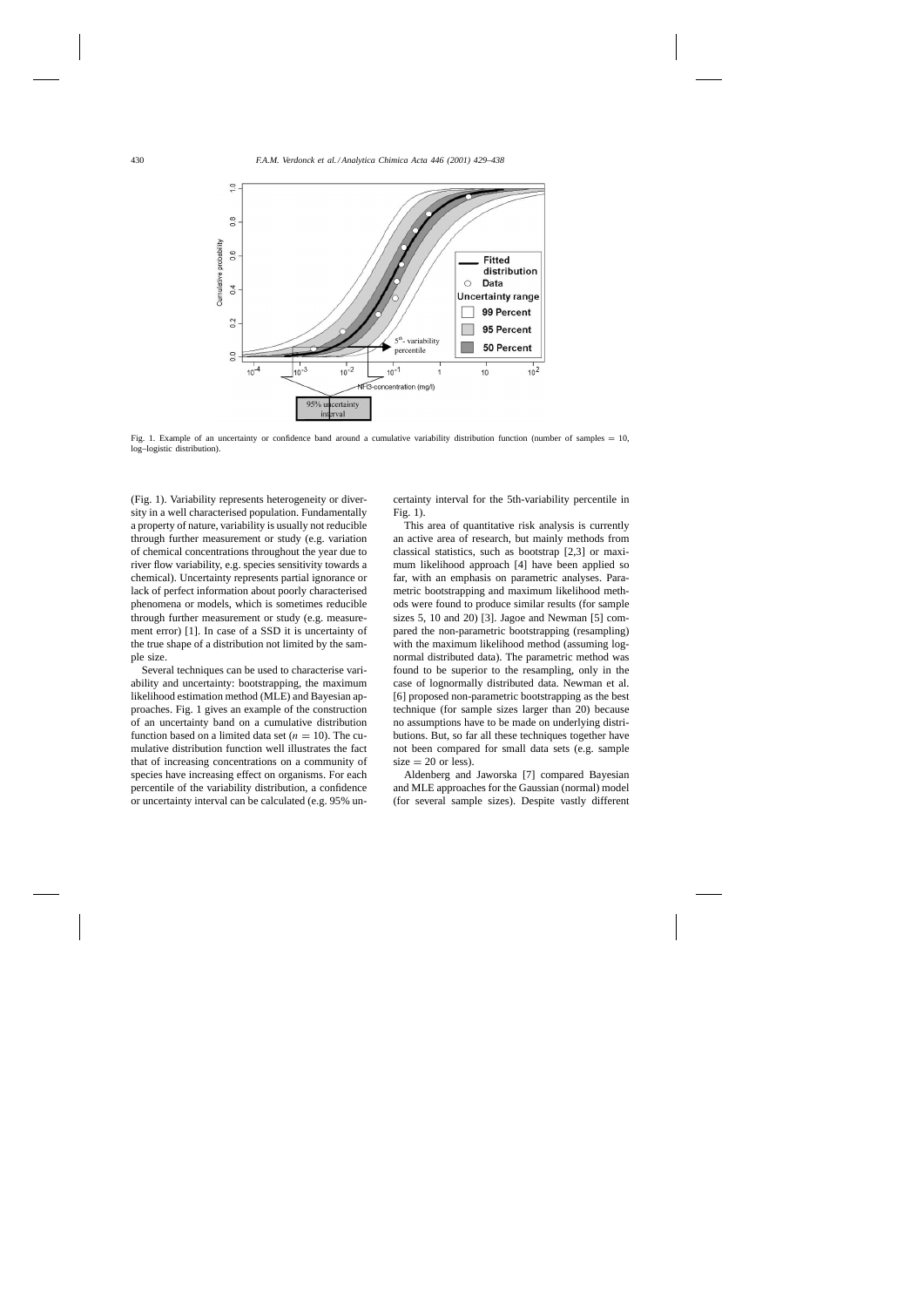numerical schemes both approaches lead to identical answers.

In practice, data sets on toxicity tests are scarce and if available often only at small sample sizes. As a consequence, this raises the question: "Given small sample sizes, which techniques are most suitable and which parametric or non-parametric distribution should be used?" To try to answer this question, several methods to estimate the 5th-percentile of an estimated distribution and its confidence interval are compared.

# **2. Methods**

After first giving some terminology, further explanation is given on the determination of the non-parametric and parametric percentiles. Next, a technical overview is given of the statistical methods for characterising variability and uncertainty.

The terminology used in Section 4 is visualised in Fig. 2 as an uncertainty/confidence bar of the 5th-variability percentile. This bar is the 90<sup>○</sup> left rotation of the horizontal bar in Fig. 1. Cullen and Frey [1] summarise several possible methods for computing non-parametrically the percentile of an observed data set. These methods are referred to as "plotting positions". The plotting position is an estimate of the cumulative probability of a data point. First, rank ordering the data is needed. Then, the mean plotting system calculates the cumulative probabilities of a point  $x_i$  as follows:  $F_x(x_i) = (i)/(n + 1)$ , or alternatively  $F_x(x_i) = (i - 0.5)/(n)$  which is known as Hazen plotting. In the formulae, *i* stands for the rank order and *n* stands for the total number of samples. Cullen and Frey [1] described that mean plotting

system gives erratic results for small sample sizes. Once the observed data set is plotted, percentiles can be calculated taking the inverse (interpolated) empirical distribution function.

In parametric methods, a percentile can be calculated depending on the parametric distribution according to the following equation:

 $\alpha^{th}$ -percentile =  $\mu - K(s)$ 

where  $\mu$  denotes the mean of the data set;  $\sigma$  the standard deviation of the data set; *K* denotes a tabulated extrapolation factor; *K*-values for lognormal distribution and 5th-percentile can be found in [7]; *K*-values for the log–logistic distribution and 5th-percentile can be found in [8].

The use of parametric distributions is one way to model that smaller or higher values than those present in the data set may occur in the real system. Frey and Rhodes [3] showed that the uncertainty in the tails of frequency distributions could be large especially with small data sets. This statement appropriately reflects the limitations of extrapolating from a small data set to the tails of a parametric distribution.

Several methods can determine uncertainty bands on a variability distribution. The difference between these methods and the importance of the effects caused by choosing the wrong distribution will be investigated. The techniques are introduced below.

#### *2.1. Bootstrapping*

A detailed description of the bootstrapping method can be found in literature [1,2,9]. Given a data set of sample size *n*, the general approach in bootstrap simulation is to assume a non-parametric or parametric (e.g. lognormal, triangular, etc.) distribution which



Fig. 2. Terminology of uncertainty and variability results.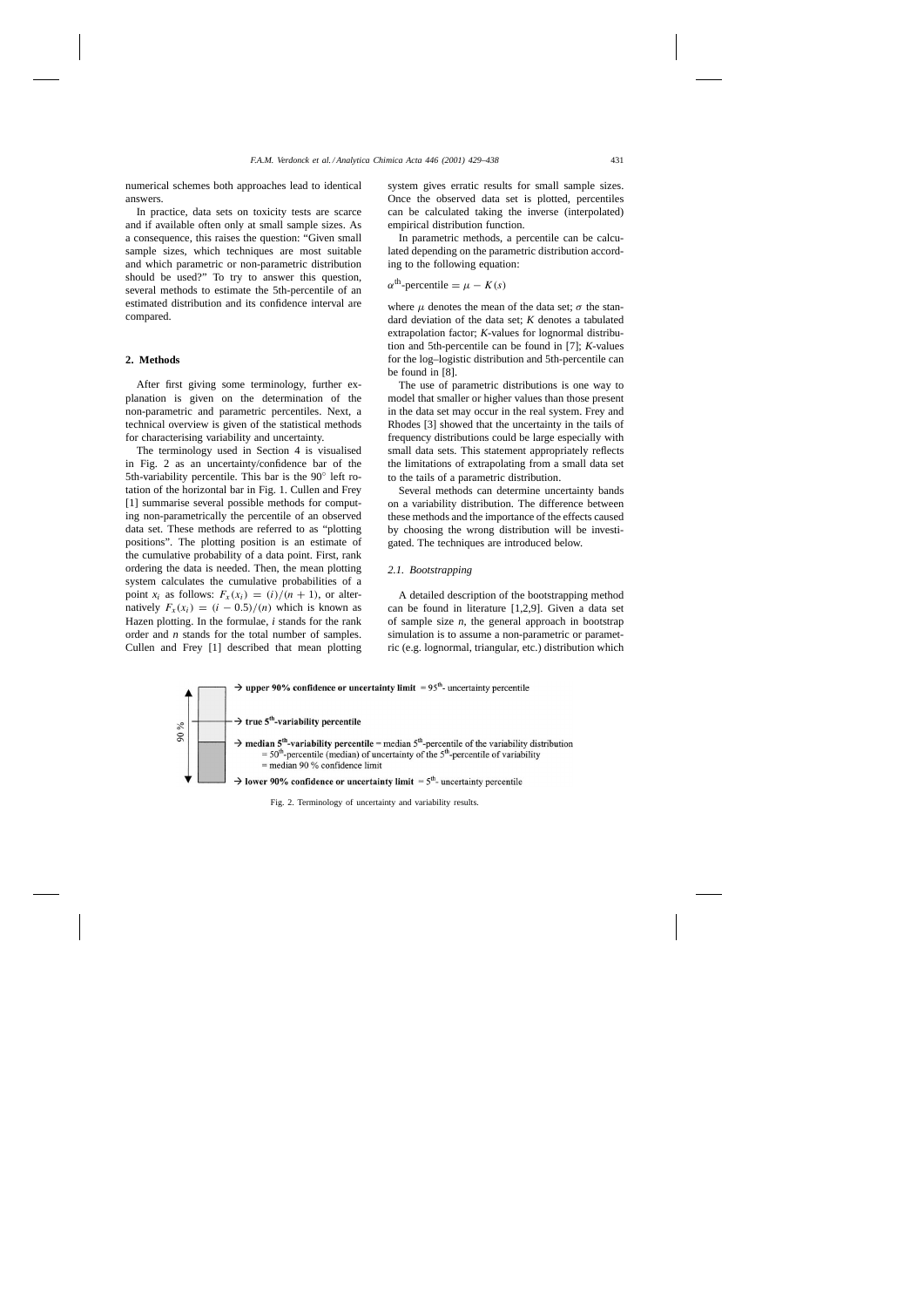

Fig. 3. EDF, interpolated EDF and a parametric fit for a given data set.

describes the quantity of interest, to perform *r* replications (e.g.  $r = 5000$ ) of the original data set by randomly drawing, with replacement, *n* values, and then calculate *r* values of the statistic of interest.

Different types of bootstrapping were studied: two non-parametric techniques, each with two different plotting systems for constructing an empirical cumulative distribution function, and one parametric technique (assuming the lognormal distribution). More details can be found below.

# *2.1.1. Non-parametric bootstrapping*

One approach is to use the actual data set itself and to randomly select, with replacement, the actual values of the data set. This is sometimes referred to as resampling. The data can be represented via an empirical distribution function (EDF). The solid dark line in Fig. 3 gives an empirical distribution function for a given data set.

A second approach is to fit an interpolated empirical cumulative distribution function (interpolated EDF  $\neq$ EDF) to the data. The broken, grey line in Fig. 3 gives an interpolated EDF. Such a distribution has minimum and maximum values, which can be constrained by the minimum, and maximum values in the data set, or have to be determined explicitly. In the application of standard setting, zero can be considered as a minimum.

As introduced earlier, there are several "plotting positions" for constructing an EDF and an interpolated EDF: mean and Hazen plotting.

## *2.1.2. Parametric bootstrapping*

A third approach is to assume a parametric distribution rather than an empirical distribution. This approach is called parametric bootstrapping. Efron and Tibshirani [9] discussed this method in detail. The broken, black line in Fig. 3 represents a fitted exponential distribution for a given data set.

Each approach will lead to a different estimate of the confidence interval. Non-parametric or distribution-free approaches do not require assumptions regarding the probability model for the underlying population distribution. However, they also tend to yield wider confidence intervals than parametric methods do.

# *2.2. Maximum likelihood estimation method (MLE)*

The general idea of MLE is to choose an estimator for the parameter(s) in a distribution (e.g. mean, 5th-percentile, etc.) so as to maximise the likelihood of the sample data. An ML-estimator can be thought of as an estimate for which the observed data are most 'likely'. From a statistical point of view, the method of maximum likelihood is considered to be more robust (with some exceptions) and yields estimators with good statistical properties. In addition, they provide efficient methods for quantifying uncertainty through confidence bounds. Although the methodology for maximum likelihood estimation is simple, the implementation is mathematically intense. More information on the strengths of the MLE can be found in [1].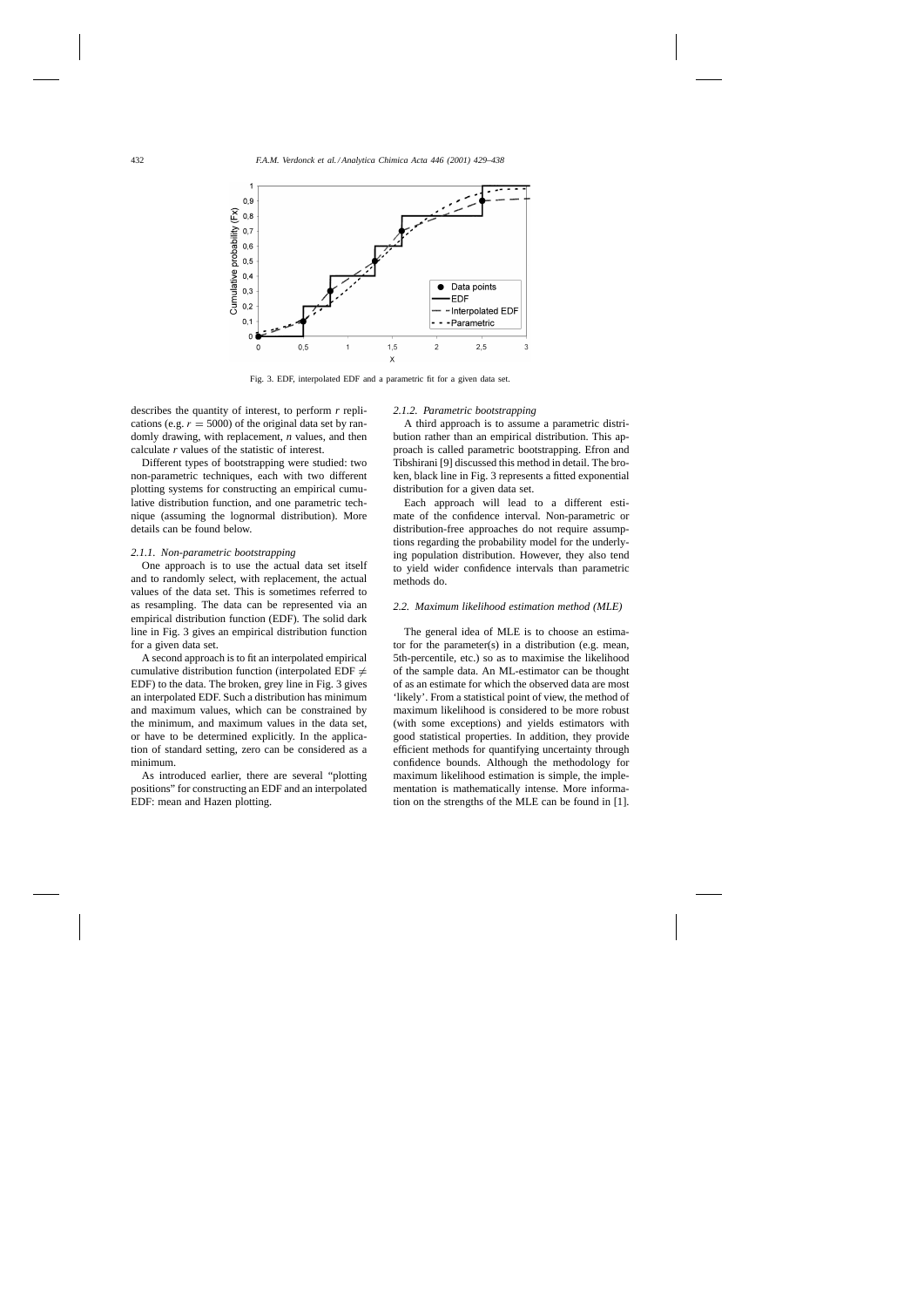# *2.3. Bayesian approaches*

The Bayesian statistical method reverses the role of sample and model, the sample is fixed and unique, and the model itself is uncertain. This statistical viewpoint corresponds better to the practical situation the individual researcher is facing; there is only one sample and there are doubts what model to use, or, if the model is chosen, what values the parameters will take. The uncertainty of the model is modelled by assuming that the parameters of the model are distributed [7].

If one assumes parameter values to be distributed, one has to presuppose a so-called (in this case a non-informative) prior distribution for the parameters, to specify the initial state of knowledge about them, before the data are used. The prior distribution is transformed into the so-called posterior distribution by multiplication with the classical likelihood function, by which the information in the data is introduced. This is essentially Bayes' theorem. The posterior distribution summarises our increase in knowledge about the parameters due to observing the data. A Bayesian simulation focuses on the evaluation of the joint posterior distribution of the parameters. For further technical details the reader is referred to [10].

# **3. Data sets**

Two different kinds of data sets were considered.

The first, a synthetic one, contains 20 positive values (see Table 1) drawn randomly from a lognormal distribution (exp( $N(\mu, \sigma)$ ) with  $\mu = 2$  and  $\sigma = 1$ ). The arithmetic mean of the parent distribution equals  $\exp(\mu + 0.5\sigma^2) = 12.2$ , approximately, and the arithmetic mean of this sample equals 14, exactly.

The second series of data sets come from literature laboratory and field measurements. They consist of

Table 1 Data set 1: a hypothetical data set of 20 samples, data values drawn from a lognormal distribution of the form exp(*N*(µ, σ)) with  $\mu = 2$  and  $\sigma = 1$ 

| 0.832858 | 2.573425 | 3.724999 | 9.227466 | 14.99063 |
|----------|----------|----------|----------|----------|
| 0.903766 | 2.602635 | 4 258860 | 10.80821 | 15.05903 |
| 1.821690 | 2.659332 | 6.221531 | 10.85469 | 18.03431 |
| 2.463967 | 3.689074 | 8.331888 | 14.64650 | 24.97989 |
|          |          |          |          |          |

toxicity database of Cu (Copper — 20 data points) and linear alkyl benzene sulfonate (LAS) — 17 data points) which can be found in [11].

To explore lognormality, normal *Q*–*Q* charts of the log-transformed data were plotted. In a normal *Q*–*Q* chart, observed values of a single numeric variable are plotted against the expected values if the log-transformed sample were from a normal distribution. If the log-transformed sample is from a normal distribution, points will cluster around a straight line (see Fig. 4).

Both data sets are lognormal distributed according to the Kolmogorov Smirnov statistic for lognormality. The *Q*–*Q* plots indicate that the data are lognormal distributed around the mean, but tend to deviate at the tails, especially the upper tail for the Cu data set (Fig. 4a). These two possible outliers may influence the entire parametric fit, i.e. the mean and standard deviation will be overestimated. As a consequence, it can be expected that the 5th-variability percentile will be underestimated.

## **4. Results and discussion**

All the previously discussed methods were assessed for their performance in calculating the 5th-variability percentile and its uncertainty/confidence estimates.

An illustration of the results for LAS is shown in Figs. 5 and 6. One can conclude that there is a distinct difference in shape between the parametric and non-parametric distributions estimated from the data. The parametric methods tend to produce smoother and smaller uncertainty or confidence bands compared to the non-parametric methods. Non-parametric techniques are more efficiently fit to data. This clearly demonstrates that the choice of distribution is an important, general problem.

In order to select a lower bound, it is necessary to specify both the desired percentiles of variability, and uncertainty. For example, one point estimate would be the 5th-percentile of uncertainty for the 5th-percentile of variability.

Initially, the hypothetical lognormal data set was studied. Fig. 7 gives the 90% uncertainty intervals of the median 5th-variability percentile obtained with all methods tested on the 20 data points of the hypothetical lognormal distribution. Let us compare the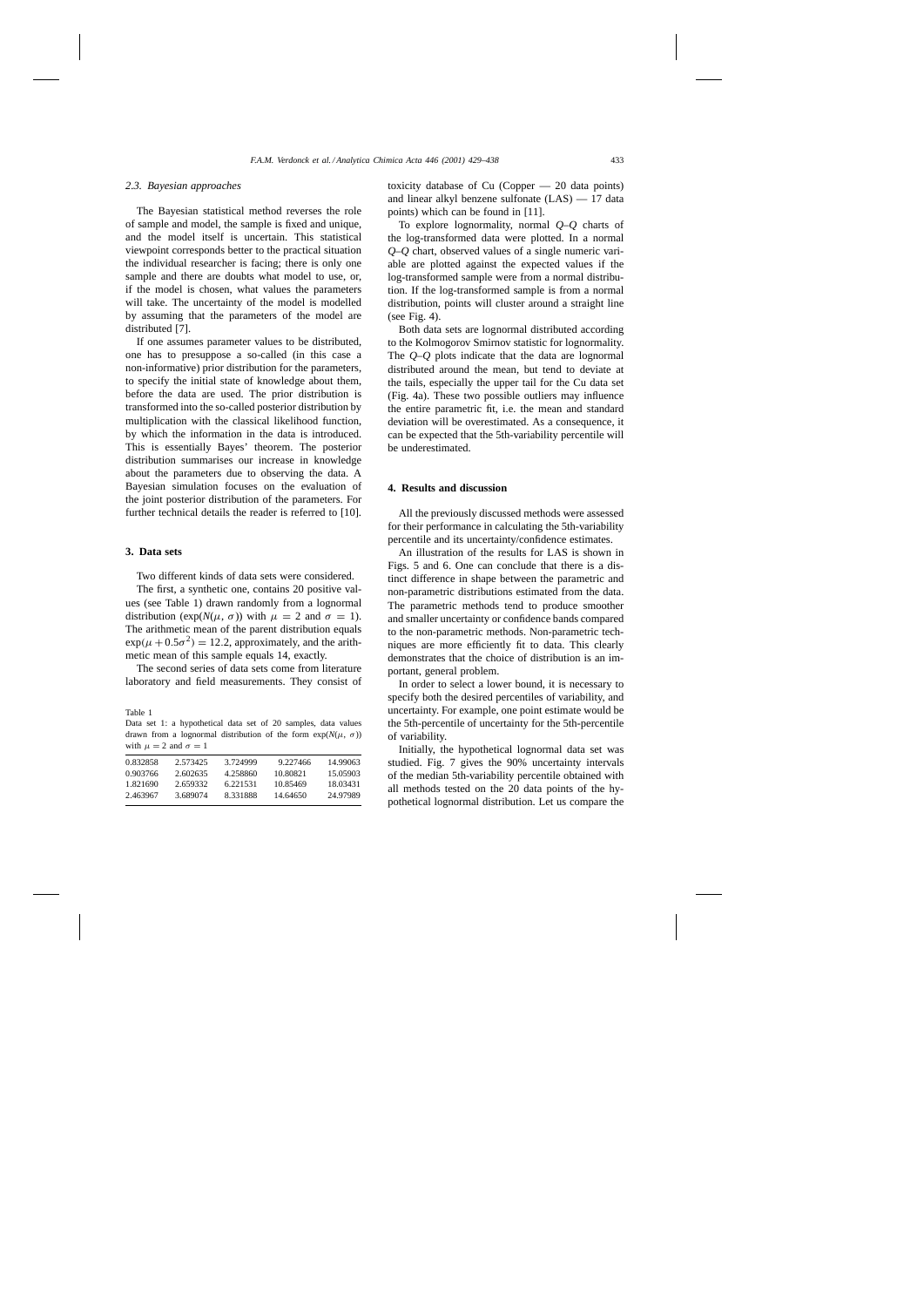

Fig. 4. Normal *Q*–*Q* plots for (a) log Cu and (b) log LAS.

parametric methods. The maximum likelihood method and the Bayesian approach lead to the same results, as Aldenberg and Jaworska [7] already concluded. The parametric bootstrap results are similar to the MLE and Bayesian analysis results, although with wider confidence bands. Because MLE and Bayesian analysis are easier to use and not so computationally intensive, they should be preferred over the parametric bootstrap.

The true 5th-variability percentile lies within the 90% uncertainty interval of all methods. This is to be expected, as data set 1 is lognormally distributed. The methods are good, given the correct assumption of the distribution.

The lower 90% uncertainty limit and the median 5th-variability percentile are (almost) equal for the re-sampling procedure (non-par bootstrap EDF in Fig. 7). In case of small data sets, the 5th-percentile



Nonparametric bootstrapping (Interpolated EDF - Hazen)

Fig. 5. Cumulative distribution function for the LAS data set based on non-parametric bootstrapping (interpolated EDF and Hazen plotting method).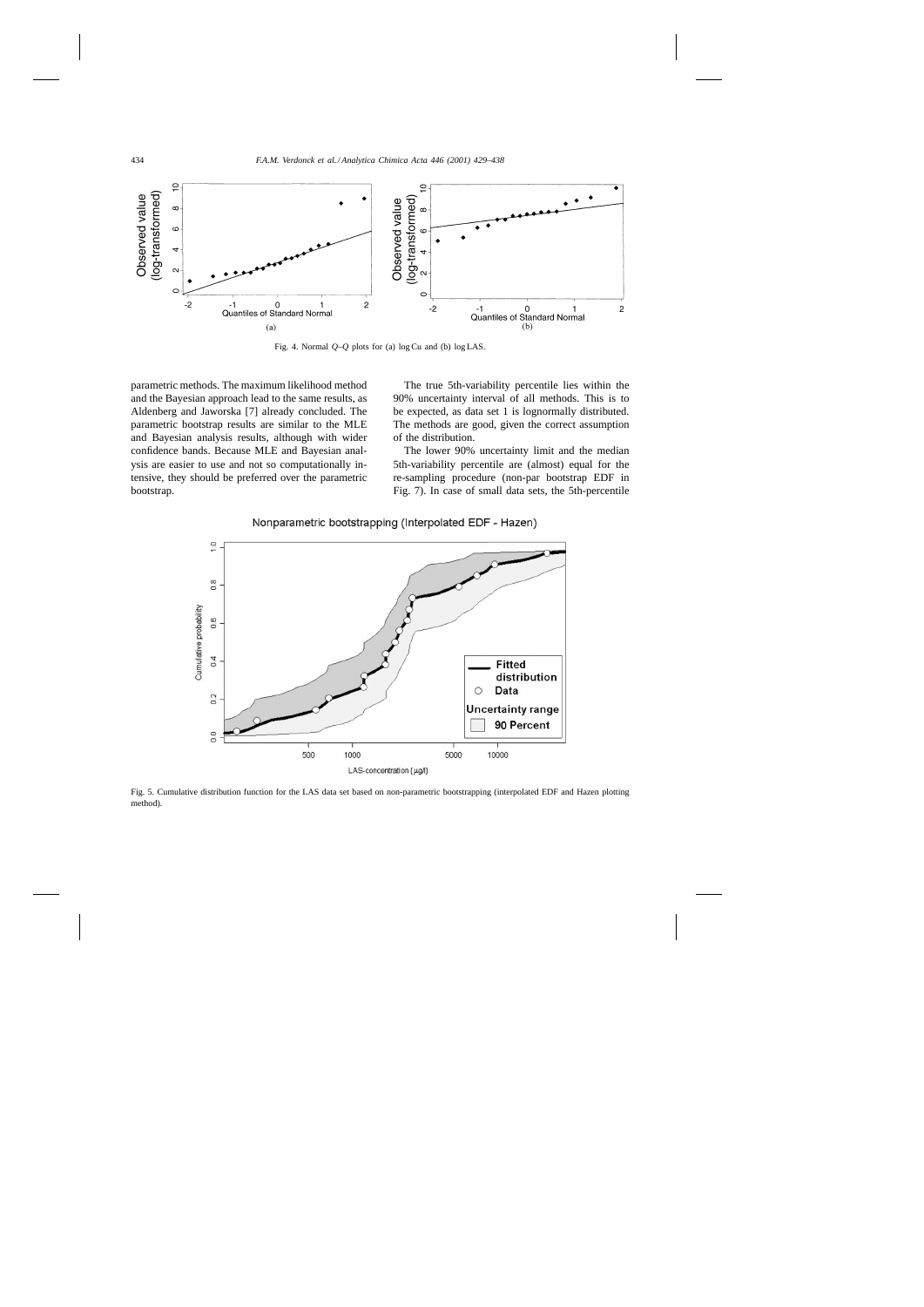

Parametric bootstrapping (lognormal distribution)

Fig. 6. Cumulative distribution function for the LAS data set based on parametric bootstrapping (lognormal distribution).

has to be estimated between zero and the first point. If the empirical distribution function (see Fig. 3) is used, the 5th-percentile is the first point itself. In other words, the uncertainty interval is bounded by the first (and smallest) data point (namely 0.832858). As a result, the first data point is selected many times. When linear interpolation between zero and the first point is used (as in the interpolated empirical distribution function, see Fig. 3), the lower 90% uncertainty limit is not bounded by the first point and as a result



Fig. 7. Uncertainty (90%) or confidence intervals of the 5th-variability percentile following various methods for 20 data points of the hypothetical lognormal data set (thick line: true 5th-variability percentile).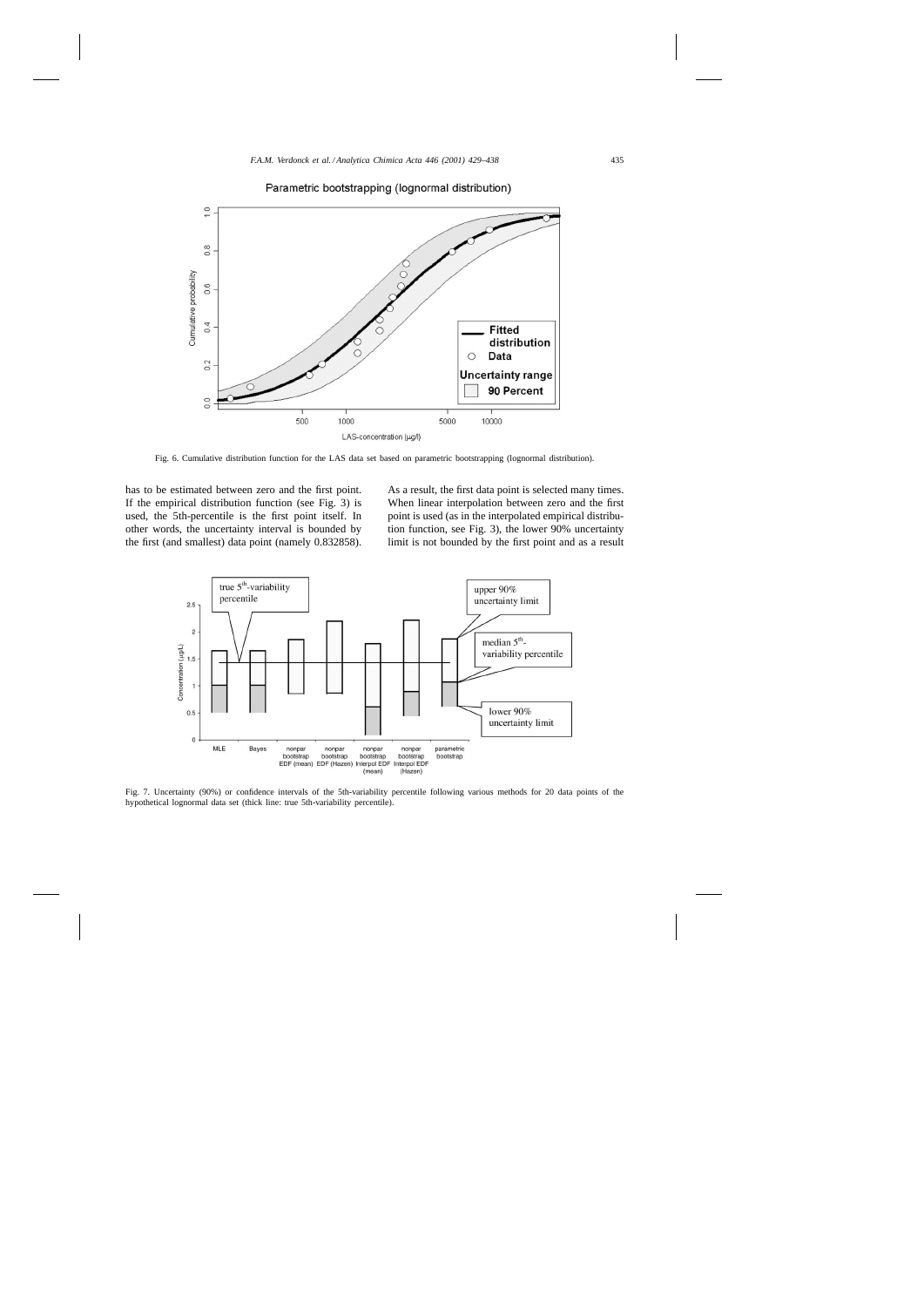Table 2

Coverage, or percentage (%) of the samples that the actual 5th-percentile value is included in the 90% confidence interval, calculated for different methods and distributions

| Method                                    | Distribution                                | Coverage $(\%)$                 |
|-------------------------------------------|---------------------------------------------|---------------------------------|
| Maximum likelihood method                 | Lognormal                                   | 90.6                            |
| Bayesian statistics<br><b>B</b> ootstraps | Lognormal                                   | 90.6                            |
| Parametric                                | Lognormal                                   | 88.9                            |
| Non-parametric (resampling)               | EDF<br><b>EDF</b>                           | $58.6^a$<br>$63.6^{b}$          |
| Non-parametric                            | Interpolated EDF<br><b>Interpolated EDF</b> | 93.7 <sup>a</sup><br>$94.5^{b}$ |

<sup>a</sup> Values obtained from mean plotting.

<sup>b</sup> Values obtained from Hazen plotting.

linear interpolation accounts for the possibility that the lower 90% uncertainty limit can be smaller than the first data point.

The mean and Hazen plotting system (in case of non-parametric bootstrapping with interpolated EDF) show significant differences. A factor of 4 was observed between the minimum and the maximum of the estimated lower 90% uncertainty limit.

Note that Fig. 7 is only one possible realisation of confidence intervals. Therefore, as a validation exercise, 20 new data points from the same hypothetical lognormal distribution were considered. The uncertainty interval of the median 5th-variability percentile was again estimated. The coverage of the true 5th-variability percentile over the uncertainty interval was checked for every method. If this process is repeated 1000 times, the uncertainty interval should cover the true 5th-variability percentile 900 times, i.e. the method with coverage closest to 90% should be considered as the most suitable method. The results are displayed in Table 2.

Differences between methods are mostly determined by the choice of the probability model. All parametric methods assuming lognormal distribution give similar results. The results show that all parametric methods also give the best results. This is to be expected as the hypothetical data set is lognormally distributed. The non-parametric resampling procedure clearly underestimates the uncertainty. This method is often used in literature. On the other hand, the non-parametric bootstrapping, based on an interpolated EDF, overestimates the uncertainty interval, which is normal as non-parametric techniques tend to have larger uncertainty estimates.

Finally, two true toxicity data sets (LAS and Cu) were studied (see Figs. 7 and 8). For LAS, a possible



Fig. 8. Uncertainty (90%) or confidence intervals of the 5th-variability percentile following various methods for 17 data points of the LAS data set (concentration in  $\mu$ g/l).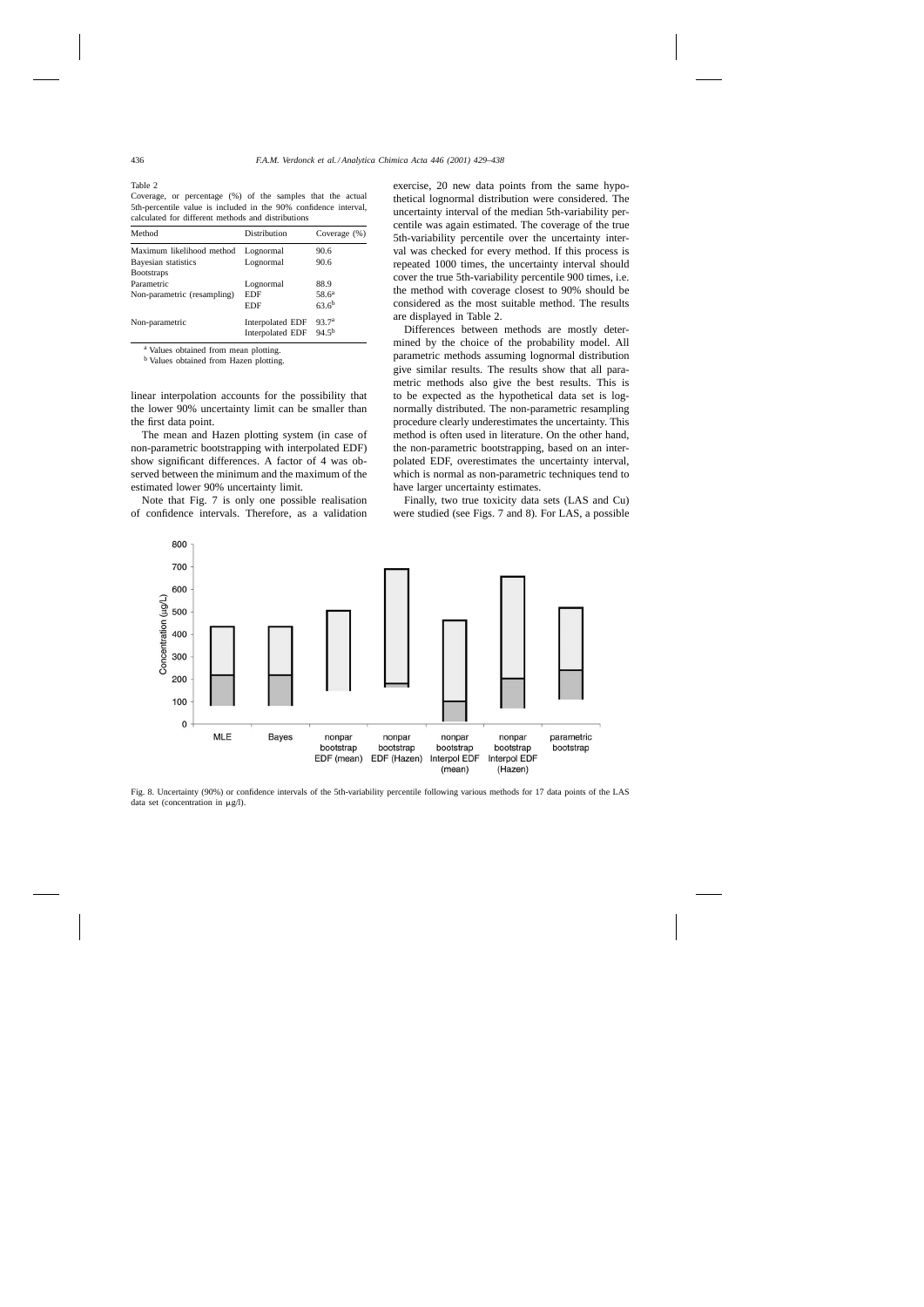

Fig. 9. Uncertainty (90%) or confidence intervals of the 5th-variabiltiy percentile following various methods for 20 data points of the Cu data set (concentration in  $\mu$ g/l).

median 5th-variability percentile could be identified (median of all methods is around 200 mg/l) that could be situated within the 90% uncertainty bands of all methods. Fig. 8 shows large similarities to Fig. 7. However, for Cu, no possible median 5th-variability percentile could be identified that would lie within the 90% uncertainty bands of all methods, since these do not overlap. For LAS, a factor of 2.4 and for Cu, a factor of almost 5 was found between the minimum and the maximum of the estimated median 5th-variability percentile of the various methods.

From Fig. 9, it can be seen that the results are very sensitive to the choice of the assumed distribution (parametric as in MLE, Bayesian approach and parametric bootstrapping) or not (as in non-parametric bootstrapping). Furthermore, as already outlined in Section 3, the influence of potential outliers may not be underestimated. A detailed outlier study should be performed.

# **5. Conclusions**

Possible statistical framework for characterising uncertainty and variability in quality standard setting were examined.

The considered methods display varying robustness and accuracy in determining lower confidence limits of the 5th-variability percentile. The considered methods display varying degree of robustness when sample size decreases. The most suitable methods to estimate lower end percentiles such as 5th-percentile were found to be the maximum likelihood estimation method, Bayesian analysis and non-parametric bootstrapping (using interpolated EDF and the Hazen plotting system).

At this stage, there is no direct reason to prefer parametric or non-parametric methods. However, the results are very sensitive to the choice of the method (a factor of 5 difference was observed when results from different methods were compared). Differences between methods are for a large part determined by the choice of the probability model.

Some non-parametric methods should not be used for estimating low percentiles given a small sample size. All resampling techniques showed they were rather arbitrary and inaccurate because they are bounded by the smallest data point.

For estimating 5th-percentiles of small sample sizes, the Hazen plotting and the mean plotting system are used in literature but one should be aware that both systems give different results (a factor of 2 was observed here) at low sample sizes.

Further research on the influence of outliers may reveal more information.